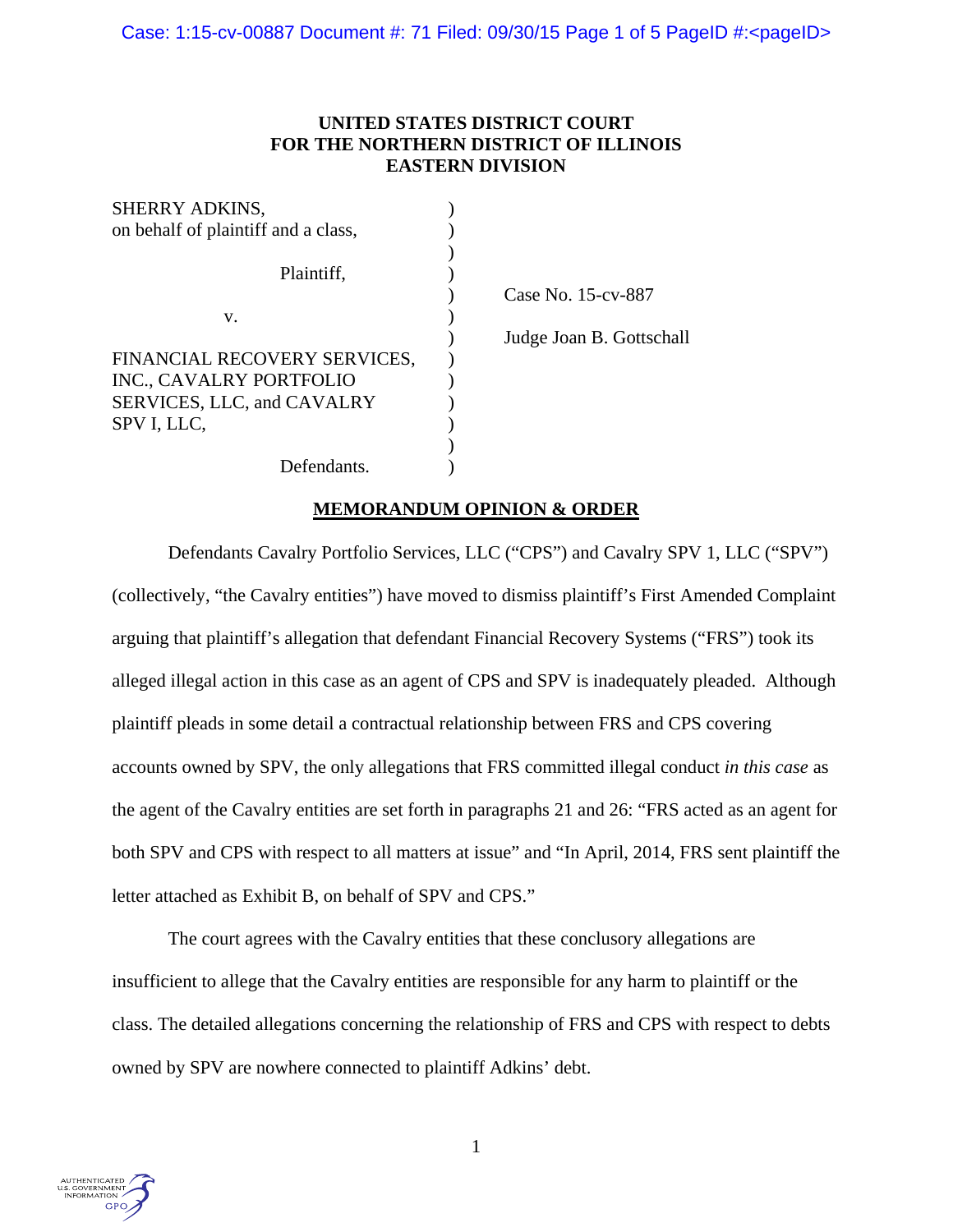#### Case: 1:15-cv-00887 Document #: 71 Filed: 09/30/15 Page 2 of 5 PageID #:<pageID>

 However, while plaintiff has inexplicably failed to point out (or allege) a connection between the Cavalry entities and plaintiff's debt, the letter attached to the Amended Complaint as Exhibit B, which plaintiff alleges she received, states plainly on its face that SPV is the owner of plaintiff's debt. Therefore, since the court is permitted to consider exhibits attached to the complaint in ruling on a motion to dismiss, *see Runnion v. Girl Scouts of Greater Chicago*, 786 F.3d 510, 528 n. 8 (7th Cir. 2015), the First Amended Complaint adequately alleges a connection between plaintiff's debt and the Calvary entities.

 The operative question in the court's view is whether the connection is sufficient to charge the Cavalry entities with a violation of the FDCPA. The complaint sets out a complex relationship between FRS and the Cavalry entities which the court finds sufficient, at the motion to dismiss stage, to permit the claim to go forward. The First Amended Complaint alleges that CPS acted as the agent for SPV pursuant to a "Servicing and Management Agreement" attached to the First Amended Complaint as Exhibit A. That agreement provides that CPS will act as a debt collector with respect to accounts owned by SPV. The First Amended Complaint further alleges, on information and belief, that CPS and FRS have a contract covering accounts owned by SPV, whereby FRS agreed to act as a collection agent for CPS in the case of SPV accounts. This agreement, according to the First Amended Complaint, give CPS the right to exercise considerable supervision over FRS' collection activities: to be kept informed, to recall accounts, to terminate FRS' services, to audit its accounts at FRS, to access FRS' computer systems remotely, to instruct FRS regarding the handling of its accounts, to inform FRS of its compliance with performance standards, and to be entitled to accountings and indemnification. Plaintiff has also adequately alleged, for motion to dismiss purposes, that both SPV and CPS are debt

2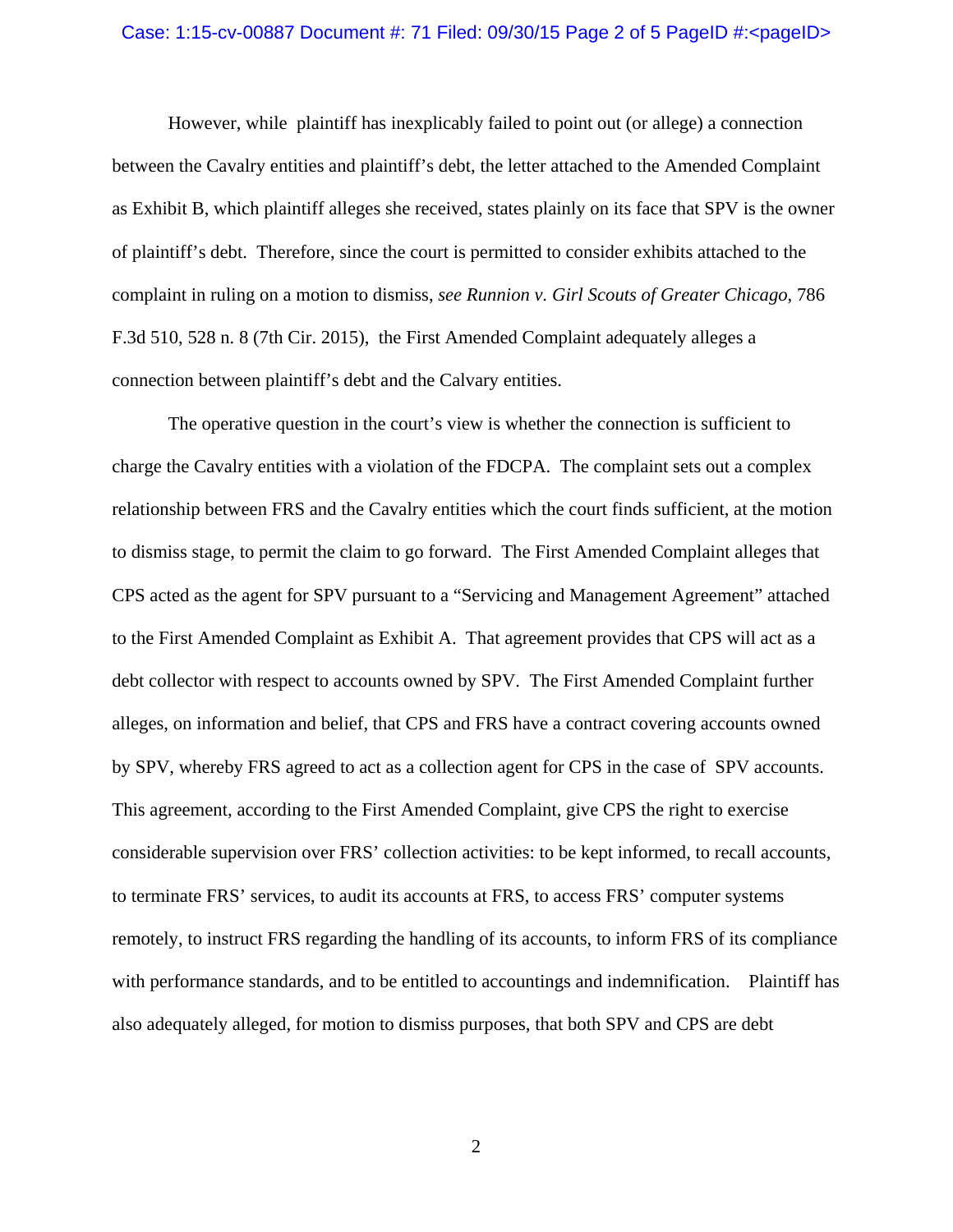collectors, licensed as debt collectors under the Illinois Collection Agency Act. (Am. Compl. ¶¶ 9-14, 16-18).

 While plaintiff has alleged that SPV owns plaintiff's debt, she also alleges that SPV is a debt collector, in the business of collecting debts. Although the FDCPA does not generally reach the activities of creditors or owners of debts, when the creditor also acts as a debt collector, the creditor is covered by the FDCPA. *See, e.g., Pollice v. National Tax Funding, L.P.,* 225 F.3d 379, 403-04 (3d Cir. 2000). The inquiry as to whether an entity is a debt collector is not case specific. It depends not on what the entity did in this case, but on whether the entity regularly collects debts. *See, e.g., Schultz v. Arrow Financial Services, LLC*, 465 F.Supp.2d 872, 875 (N.D. Ill. 2006).

 Another issue raised by the First Amended Complaint is whether the allegation that CPS acted as SPV's agent, and the allegation that FRS acted as CPS' agent, are viable FDCPA theories against the Cavalry entities. The Seventh Circuit has not spoken to this issue, but the Third Circuit has, and this court finds its reasoning persuasive. In *Pollice v. National Tax Funding, L.P.,* 225 F.3d 379, 404-05 (3d Cir. 2000), the Third Circuit held "that an entity which itself meets the definition of 'debt collector' may be held vicariously liable for unlawful collection activities carried out by another on its behalf." *Accord Deutsche Bank Trust Co. v. Garst*, 989 F.Supp.2d 1194, 1202 (N.D. Ala. 2013); *Okyere v. Palisades Collection, LLC,* 961 F.Supp. 2d 508, 515-16 (S.D.N.Y. 2013); *Suqilanda v. Cohen & Slamowitz, LLP*, No. 10-cv-5868, 2011 WL 4344044 (S.D.N.Y. Sept. 8, 2011); *Schultz,* 465 F.Supp.2d at 876. This case represents a complex relationship wherein an agent (FRS) works for an agent (CPS) of a principal (SPV). As long as the agency relationship is adequately alleged, this court sees no reason why multiple levels of agency responsibility should limit vicarious liability principles.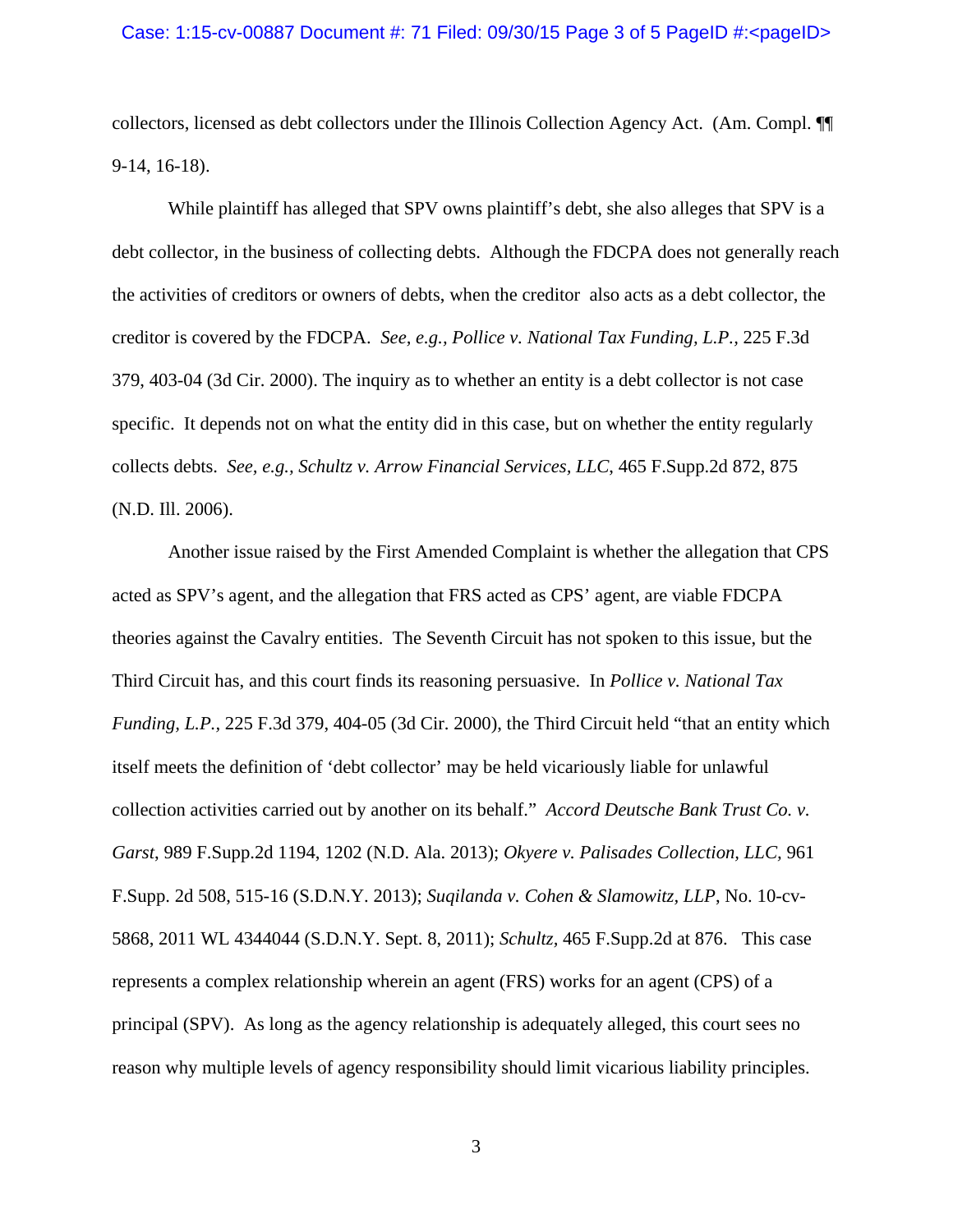### Case: 1:15-cv-00887 Document #: 71 Filed: 09/30/15 Page 4 of 5 PageID #:<pageID>

 In determining whether agency has been adequately alleged, the court first looks to the Servicing and Management Agreement (Ex. A to the Amended Complaint) between CPS and  $SPV<sup>1</sup>$  SPV is described in the Agreement as the purchaser and hence the owner of consumer accounts in default. CPS is described as SPV's "servicer" and an entity with expertise in collecting portfolio accounts, undertaking to pursue payment for collectibles and to sue where appropriate, as well as to comply with all federal laws, to compromise and settle obligations where appropriate, and to indemnify SPV. (*See* Am. Compl. ¶ 19). CPS and SPV are also alleged to be affiliated companies under common management and control. (*Id.*) The Servicing and Management Agreement is signed by Michael S. Godner, Chief Financial Officer and Treasurer, for both companies. The Cavalry entities' common control, plus the Agreement's provision of termination by either party on thirty days' notice, is a sufficient basis at the pleading stage for plaintiff to attempt to prove that CPS acted as SPV's agent.

 The court, however, recognizes a conflict in the cases as to whether, at the proof stage, plaintiff must prove that SPV had control over the actions of CPS or whether it is sufficient that CPS was acting within the scope of its actual or apparent authority under its agreement with SPV. *Compare Scally v. Hilco Receivables, LLC*, 392 F. Supp.2d 1036, 1040 (N.D. Ill. 2005) (in context of motion for summary judgment, refusing to hold one debt collector liable for the collection activities of another where there was no evidence that the alleged principal controlled or had the right to control the alleged agent's contact with debtors) *with Okyere v. Palisades Collection, LLC,* 961 F.Supp.2d 508, 517 (S.D.N.Y. 2013) ("We do not agree with a requirement

 $\overline{a}$ 

<sup>&</sup>lt;sup>1</sup>The parties have not indicated whether it is their view that Illinois or federal law governs the formation of an agency relationship in this case, nor have they suggested that the federal and Illinois standards differ. As other courts in this district have held, this court assumes for present purposes that the standards are the same. *See, e.g., Schultz v. Arrow Financial Services, LLC,*  465 F.Supp.2d 872, 877 (N.D. Ill. 2006).